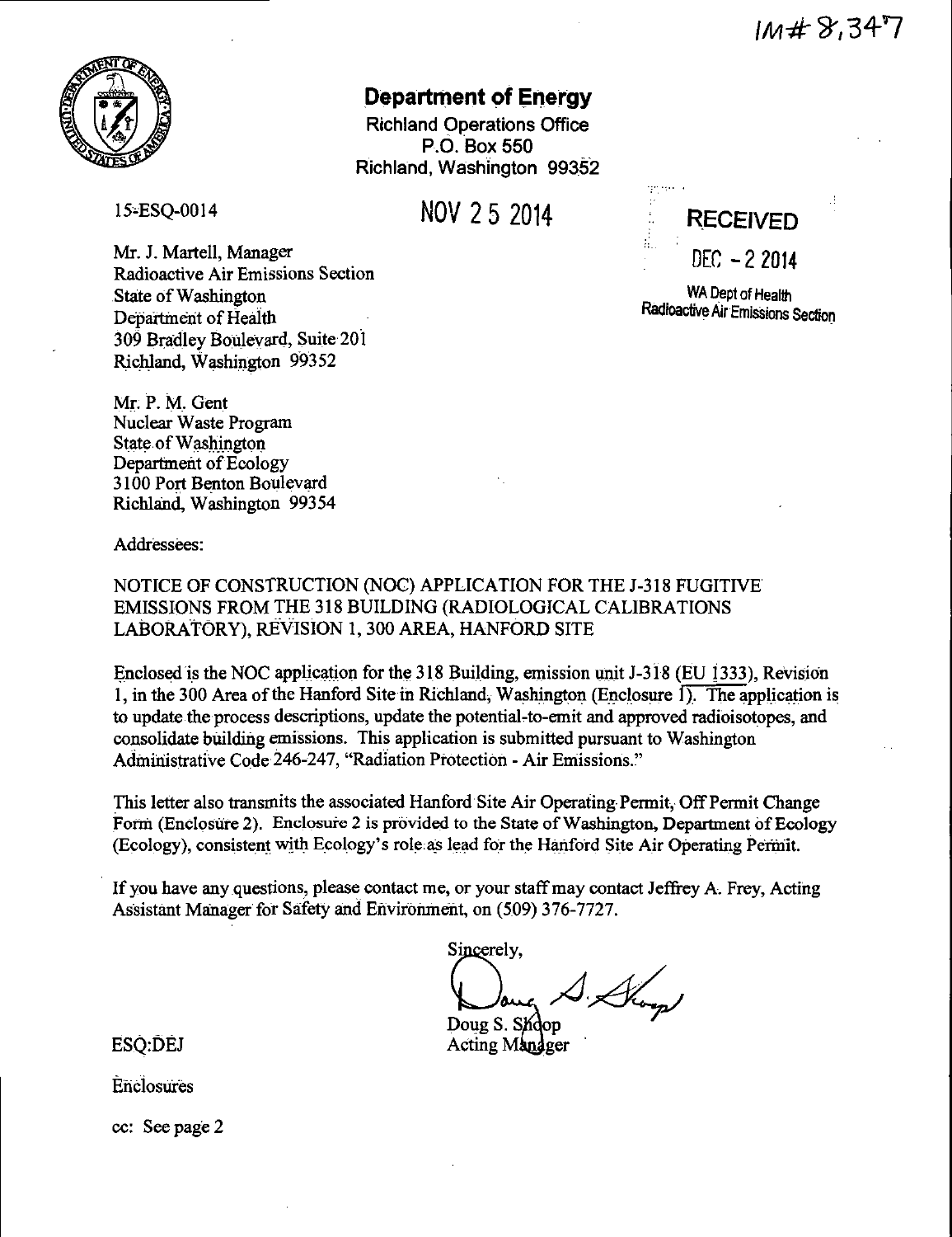Addressees l 5-ESQ-0014

 $\mathbb{Z}$ 

ccw/encls: J.M. Barnett, PNNL G. Bohnee, NPT G. M. Fritz, MSA S. Harris, CTUIR R. Jim, YN R. A. Kaldor, MSA<br>K. M. McDonald, PNNL E. R. McCormick, WDOH D. Powaukee, NPT J. W. Schmidt, WDOH M. B. Skorska, Ecology M. J. Stephenson, PNNL D. Zhen, EPA Administrative Record (file: 318 Building) Environmental Portal, LMSI, A3-95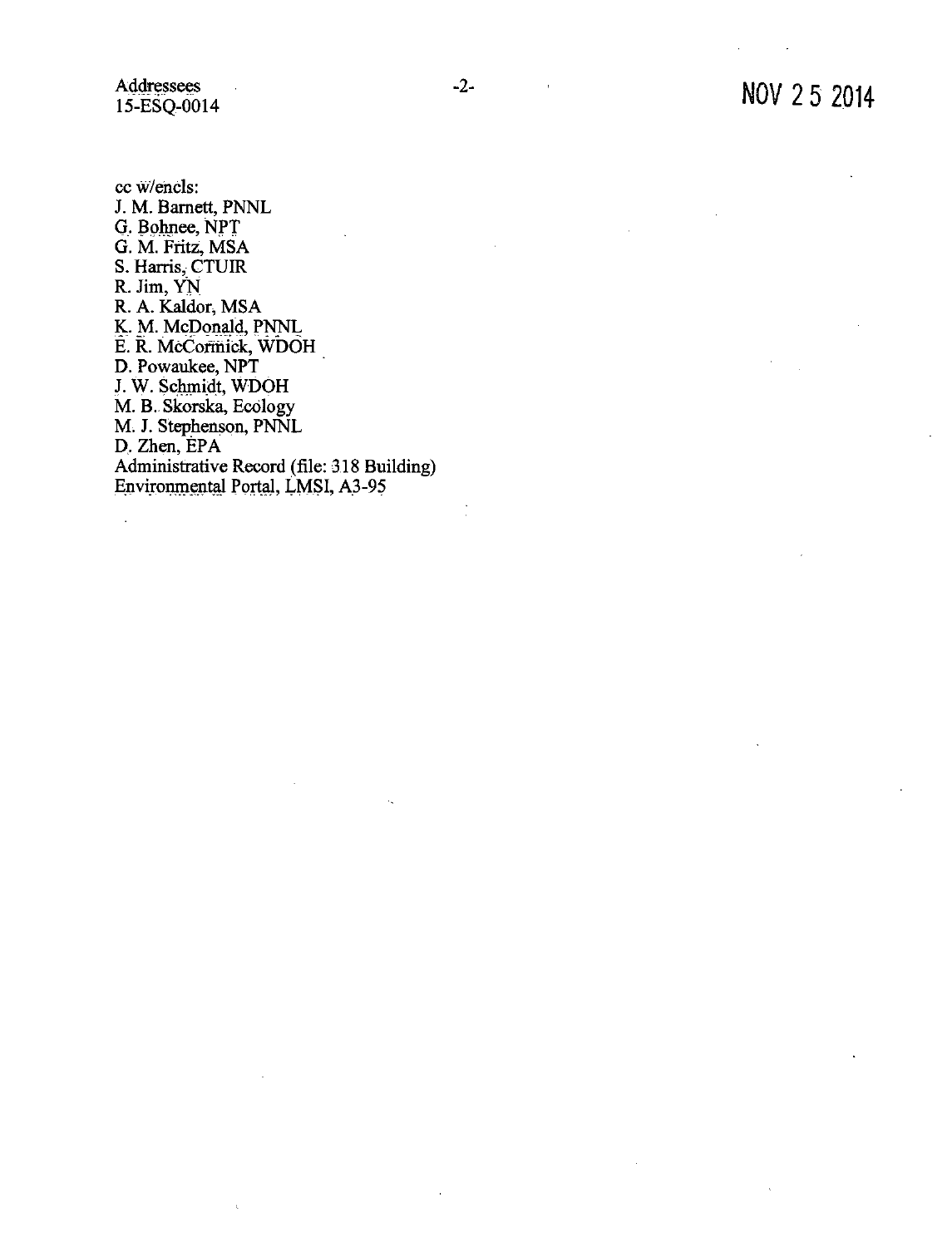# **ENCLOSURE 1**

 $\epsilon$ 

#### NOTICE OF CONSTRUCTION APPLICATION FOR THE J-318 FUGITIVE EMISSIONS FROM THE 318 BUILDING (RADIOLOGICAL CALIBRATIONS LABORATORY), REVISION 1, 300 AREA, **HANFORD SITE**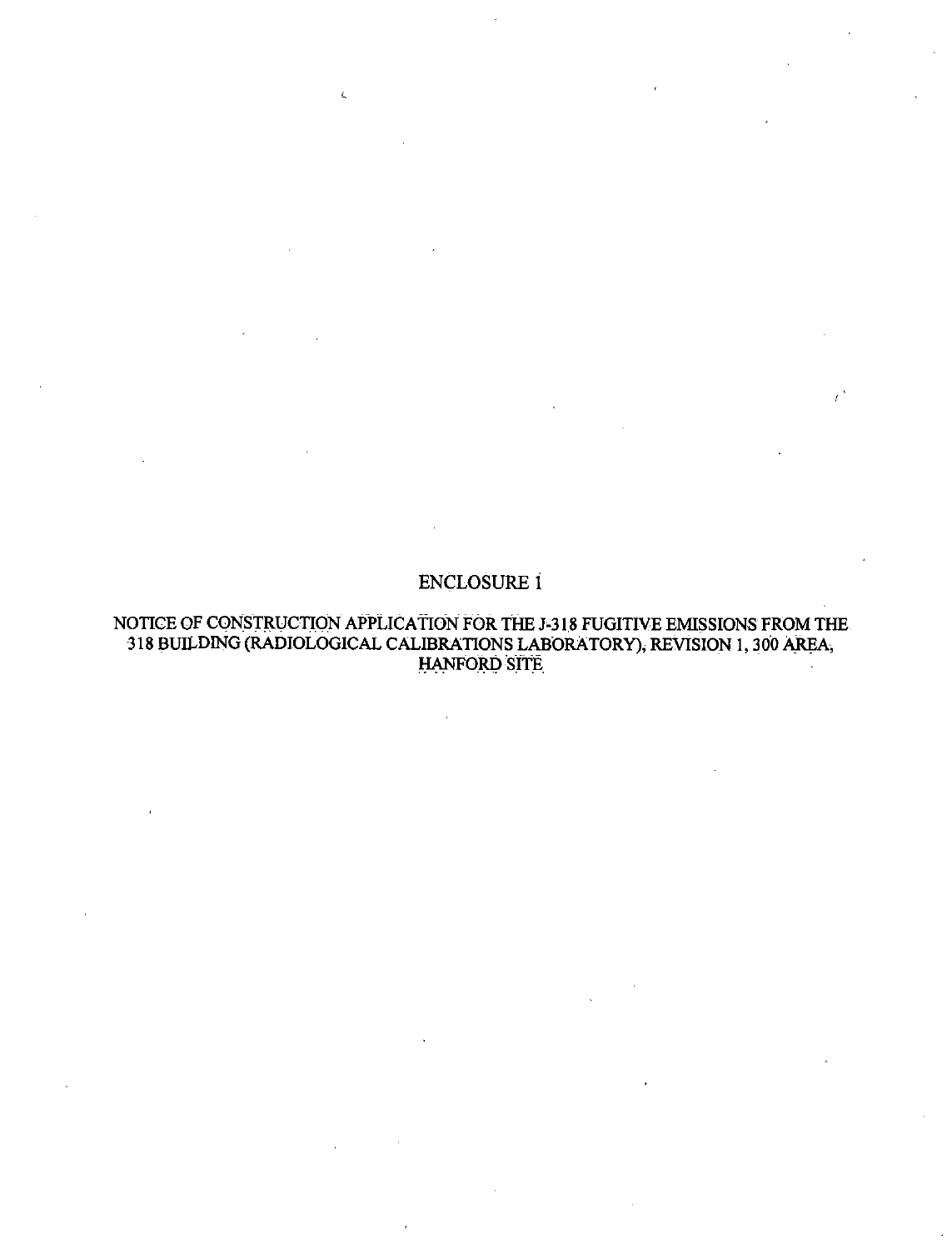# Pacific Northwest National Laboratory

# . Radioactive Air Pollutants Notice of Construction

for Fugitive Emissions from the

:Radiological Calibrations Laboratory (318 Building), Revision 1 300 Area, Hanford Site Richland, Washington

November 2014

 $\frac{1}{2}$  ,  $\frac{1}{2}$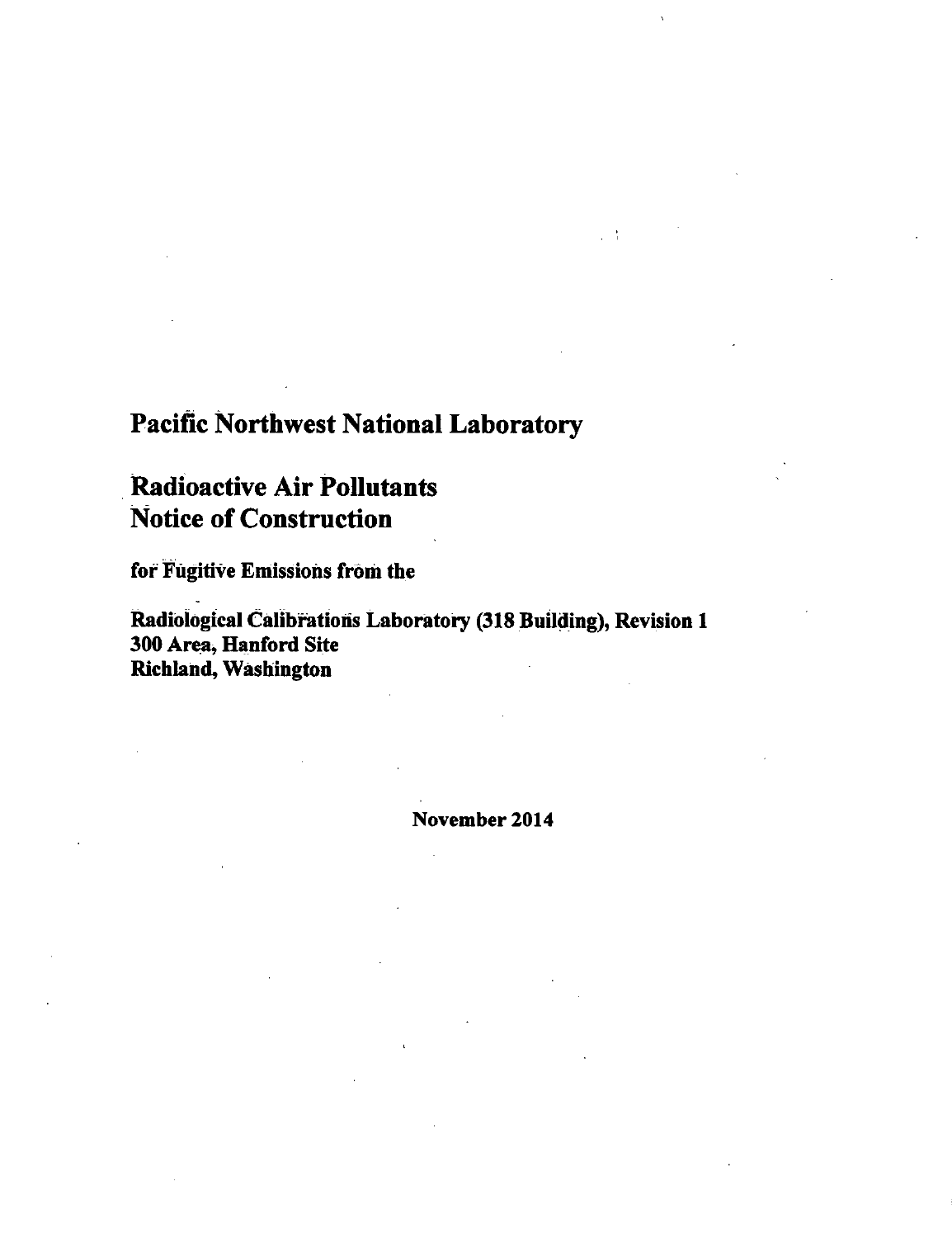#### **Contents**

NOTE: The "Response to Item" subtitle under each of the following sections identifies the corresponding Notice of Construction application information item listed under Washington Administrative Code 246-247-110.

| Introduction www.communication or construction of the construction of the construction of the construction of the construction of the construction of the construction of the construction of the construction of the construc |  |
|--------------------------------------------------------------------------------------------------------------------------------------------------------------------------------------------------------------------------------|--|
| 2.                                                                                                                                                                                                                             |  |
| 3.                                                                                                                                                                                                                             |  |
| 4.                                                                                                                                                                                                                             |  |
| 5.                                                                                                                                                                                                                             |  |
| 6.                                                                                                                                                                                                                             |  |
| Annual Possession Quantity and Physical Form - (Response to Items 10, 11, and 12)  6<br>7.                                                                                                                                     |  |
| 8.                                                                                                                                                                                                                             |  |
| <b>HEPA</b> Filters.<br>8.1                                                                                                                                                                                                    |  |
| 8.2                                                                                                                                                                                                                            |  |
| 9.                                                                                                                                                                                                                             |  |
| 10.                                                                                                                                                                                                                            |  |
| 11.                                                                                                                                                                                                                            |  |
| Cost Factors - (Response to Item 16) <b>manufacture in the contract of the Cost Factors</b> - (Response to Item 16)<br>12.                                                                                                     |  |
| 13.                                                                                                                                                                                                                            |  |
| 14.                                                                                                                                                                                                                            |  |
| 14.1                                                                                                                                                                                                                           |  |
| 14.2                                                                                                                                                                                                                           |  |
| 14.3                                                                                                                                                                                                                           |  |
| 14.4                                                                                                                                                                                                                           |  |
| 14.5                                                                                                                                                                                                                           |  |
| 14.6                                                                                                                                                                                                                           |  |
| 15.<br>References.                                                                                                                                                                                                             |  |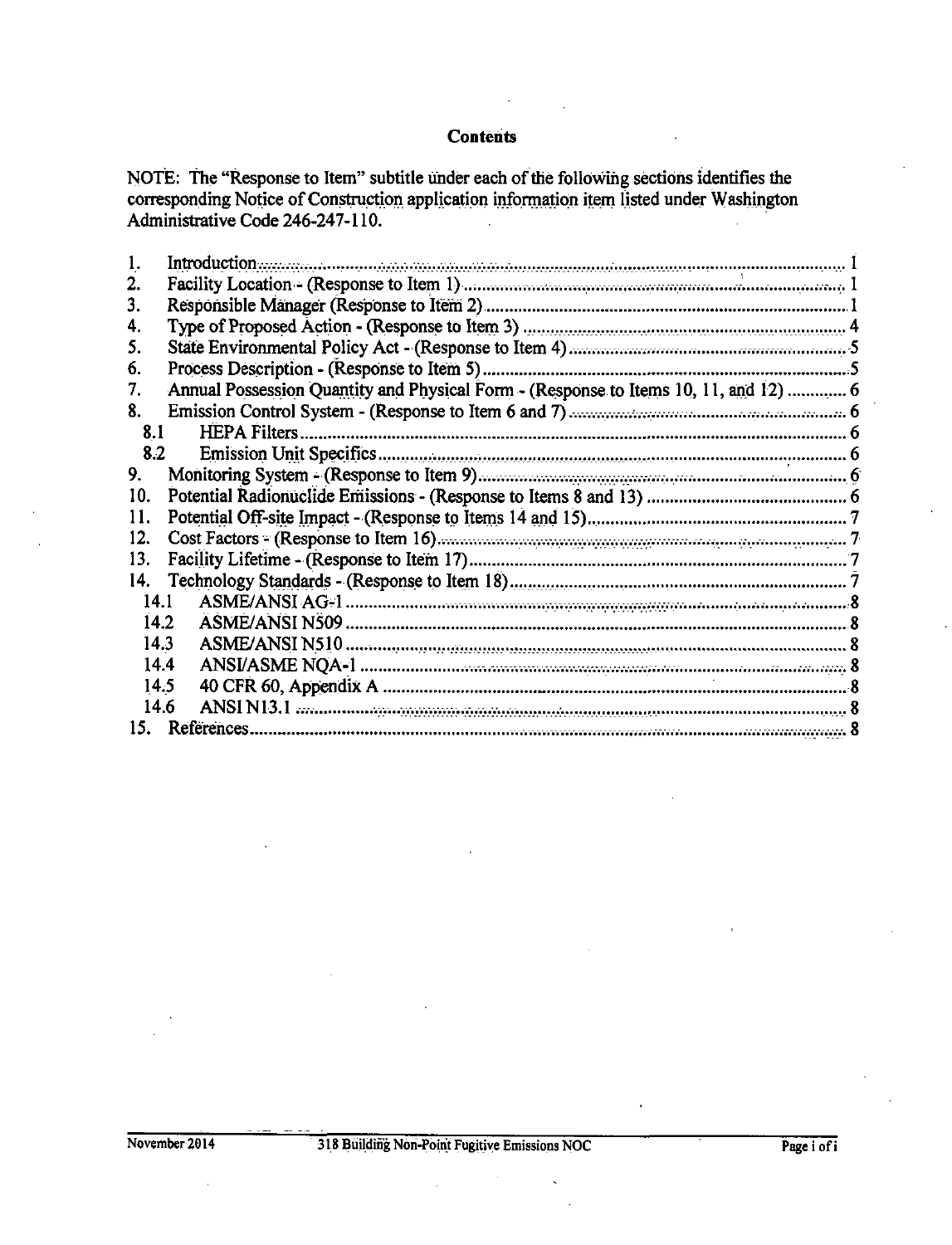#### 1. Introduction

This Notice of Construction (NOC) application is a modification pursuant to the requirements of Washington Administrative Code (WAC) 246-247, "Radiation Protection – Air Emissions" (WAC 2014), and Title 40 Code of Federal Regulations (CFR) Part 61, "National Emission Standards for Hazardous Air Pollutants" (EPA 2002) for conducting research at the Radiological Calibrations Laboratory – (shown as the 318 Building on the map in Figure 1) that result in fugitive emissions.<sup>1</sup> The 318 Building is located on the Hanford Site and is part of Pacific Northwest National Laboratory (PNNL) operated by Battelle for the U.S. Department of Energy (DOE).

2. Facility Location - (Response to Item 1)

U.S. Department of Energy, Richland Operations Office Radiological Calibrations Laboratory (318 Building) 300 Area, Hanford Site Richland, Washington 99352

Washington Geological Survey 84 Coordinates: Latitude: 46 degrees 21 minutes 56.4 seconds Longitude: 119 degrees 16 minutes 40.9 seconds

The 318 Building is in the 300 Area within DOE's Hanford Site, approximately 4 km (2.2 miles) north of Richland, Washington, and 0.5 km (0.3 miles) west of the Columbia River, as shown in Figure 1. The facility is located inside the controlled-area fence of the 300 Area. Figures 2 through 4 show the layout of the building at the time of the permit application.

3. Responsible Manager (Response to Item 2)

Doug S. Shoop, Acting Manager **Richland Operations Office** U.S. Department of Energy P.O. Box 550, MSIN A7-50 Richland, Washington 99352 (509) 376-7395

 $\mathbf{1}$ "Fugitive emissions" are radioactive air emissions which do not and could not reasonably pass through a stack, vent, or other functionally equivalent structure, and which are not feasible to directly measure and quantify (WAC 246-247-030 [WAC 2014]).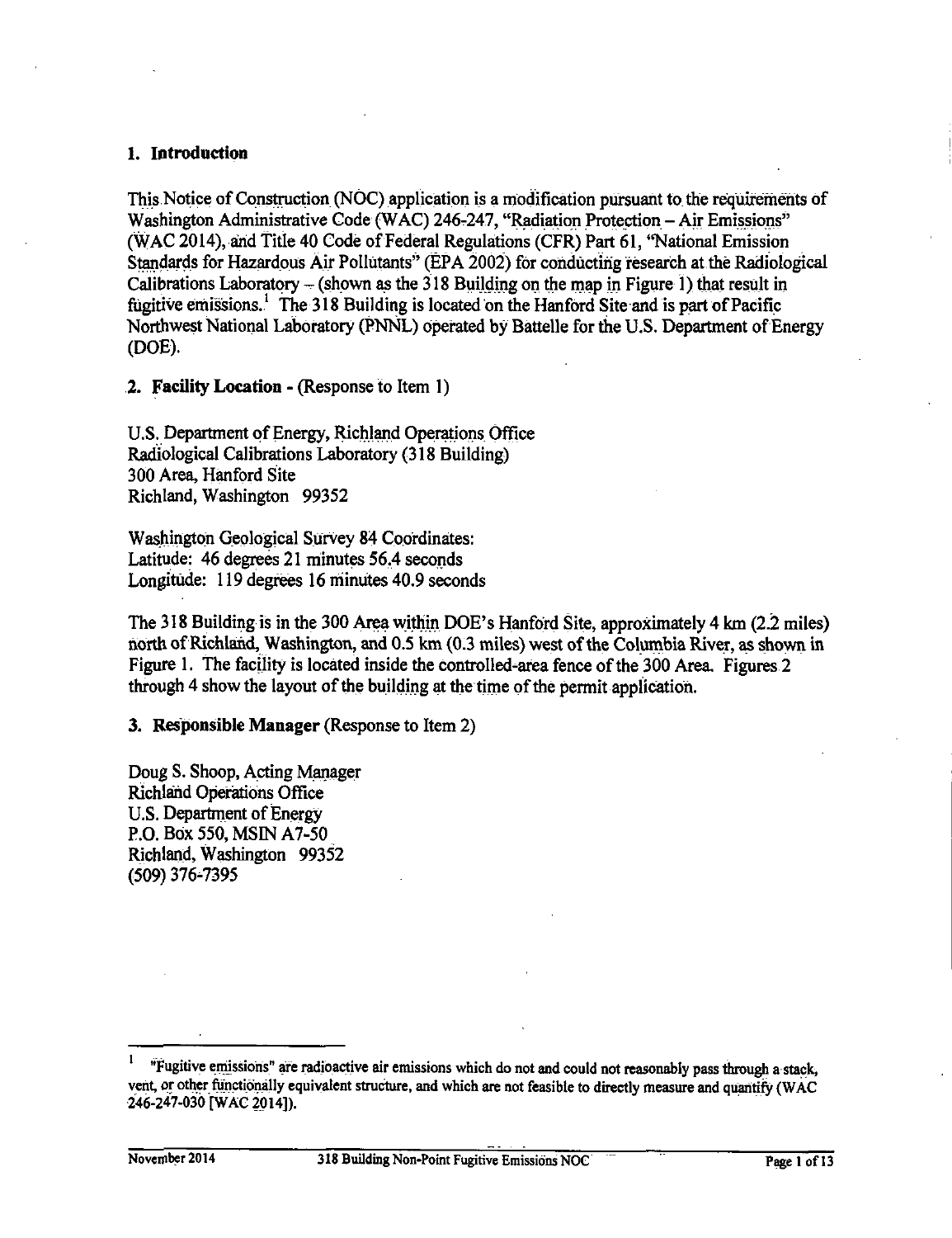

Figure 1 - Location of the Radiological Calibrations Laboratory (318 Building) - Hanford Site<br>300 Area

 $\ddot{\phantom{a}}$ 

 $\bar{\zeta}$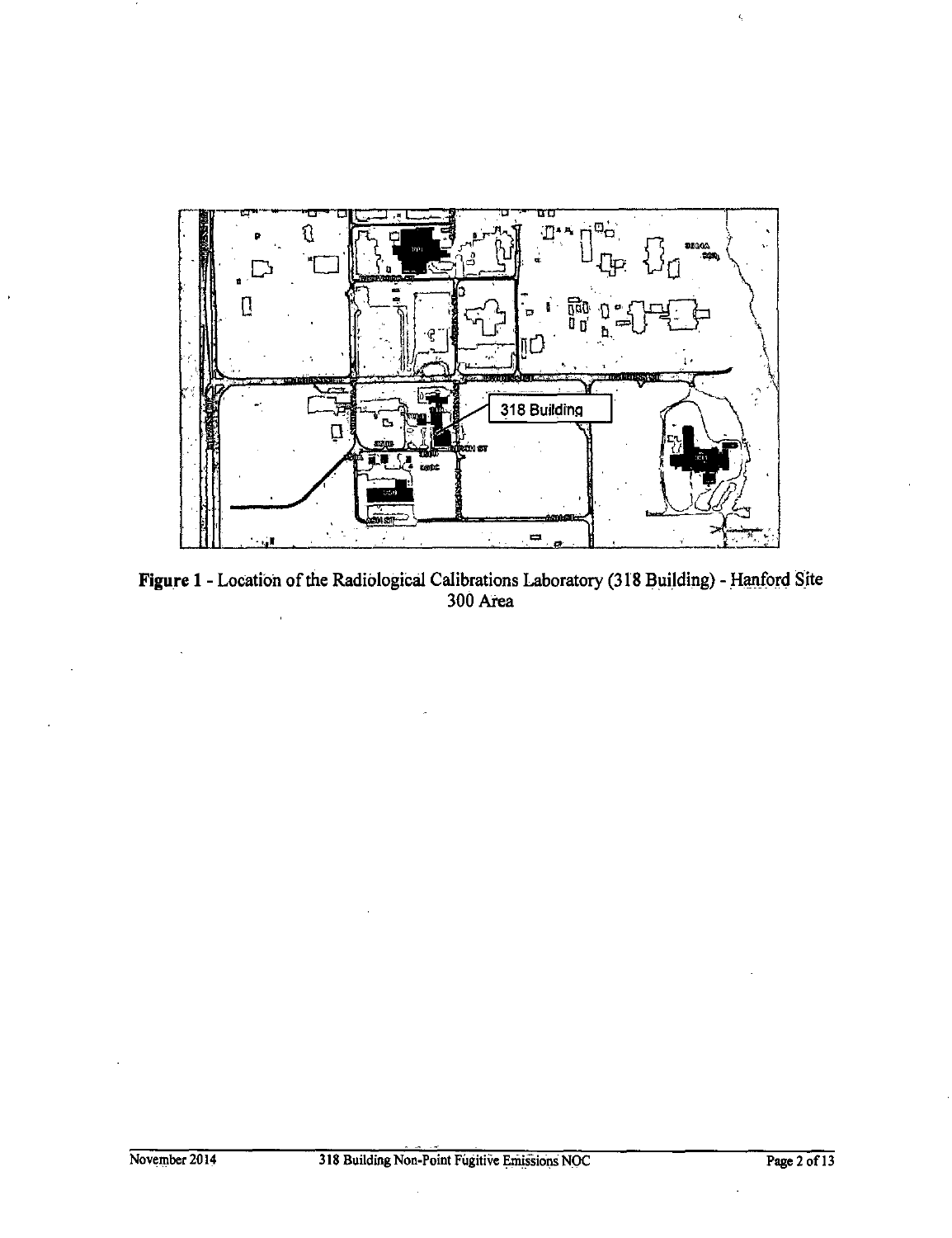

**Figure 2 -318 Building Floor 1 and Trailer 4**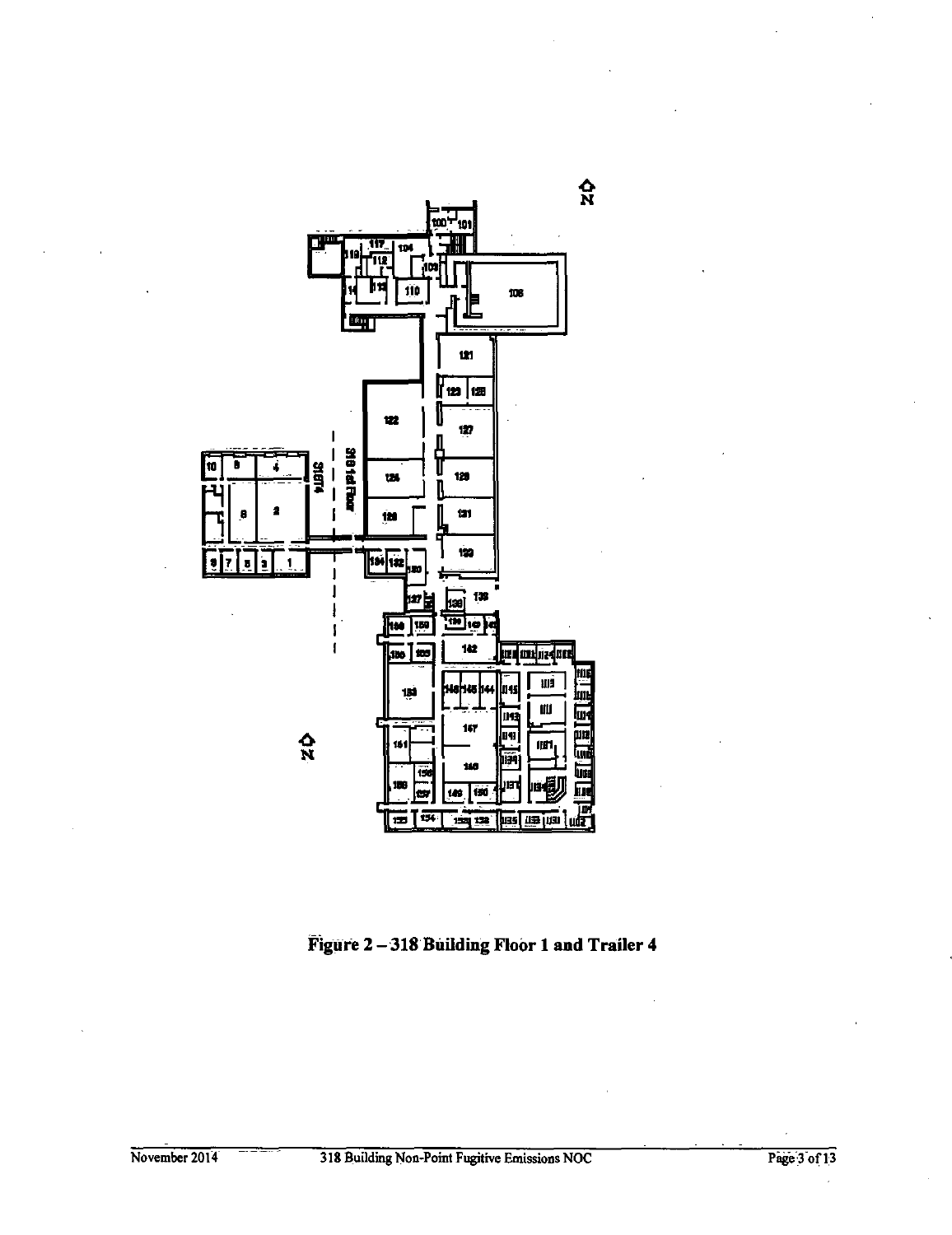

**Figure 3 - 318 Building Second Floor** 



**Figure 4 - 318 Building Basement** 

#### **4. Type of Proposed Action** -(Response to Item 3)

This NOC application revision is being submitted as a minor modification to the existing fugitive emission activity at the 318 Building. The purpose of this revision is to:

- Consolidate the existing permitted radiological air emissions from operations at the 318 Building under a single NOC, and
- Incorporate new research activities that will be relocated from the PNNL Campus into the 318 Building.

Laboratory spaces in the 318 Building may be used for research and development, as described under the process description, involving dispersible radioactive material. Included in the application are the estimated emissions and the potential-to-emit (PTE) total effective dose equivalent (TEDE) to the maximally exposed individual (MEI). This NOC application includes all 318 Building spaces and will obsolete the following WDOH approvals:

- WDOH NOC~ID 815, AIR 11-808, dated August 11,2011 (J-318)
- WDOH NOC~ID 821, AIR 12-304, dateci February 23, 2012(EP-318.0l-S)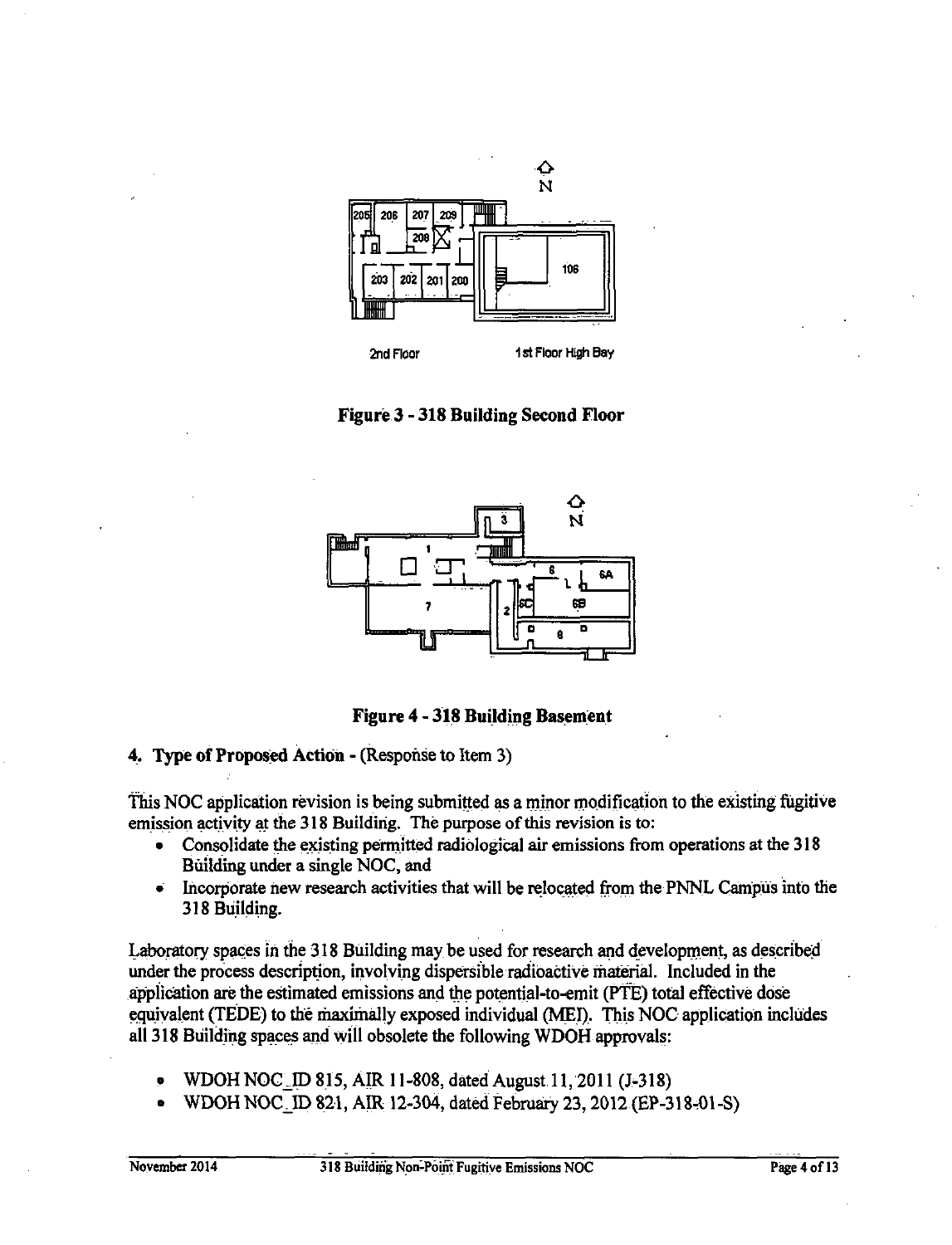# 5. State Environmental Policy Act - (Response to Item 4)

The proposed activities under this NOC are categorically exempt (WAC 197-11-845) from the State Environmental Policy Act (WAC 1998).

## 6. Process Description - (Response to Item 5)

The 318 Building provides technical services in internal dosimetry, external dosimetry, instrument calibration, repair, and materials testing for protecting the health of workers and the public, and providing liability protection for government and industrial customers. Additionally, workplace measurements are applied to research and development (R&D) activities to better understand and determine occupational exposures. Work activities may be performed "continuously" (i.e., year-round, normal-business, swing-shift, and night-shift hours).

In addition to the technical services, there is direct support for environment, health, safety and security systems. Product line R&D includes a strategic intent of assisting the government and individual customers to comply with exposure limits by providing accurate information about the level of exposure and dose to the workers from chemical and radioactive agents. The 318 Building also supports national nuclear security activities; it also stages and maintains equipment and performs team training for radiological assistance and response to radiological incidents.

The laboratory activities conducted in the 318 Building include:

- Basic and applied research in the areas of environmental health and sustainability.
- Developing methods for radioactive material sampling collection and analysis techniques.
- Developing methods to detect nuclear proliferation materials.
- Instrument testing with dispersible short-lived medical isotopes.
- Laboratory setup projects.
- Provide technical services in dosimetry and instrumentation (e.g., calibrations, and ANSI N42 equipment testing).
- Radiation testing on equipment and materials.
- Research activities involving the use and creation of mixed activation products (MAPs) mixed fission products (MFPs), and naturally-occurring radioactive materials, actinides and standards.
- Research and laboratory activities that may include processes where the temperature may be equal to or exceed 100°C.
- Research capabilities to support determining occupational and environmental doses and exposures.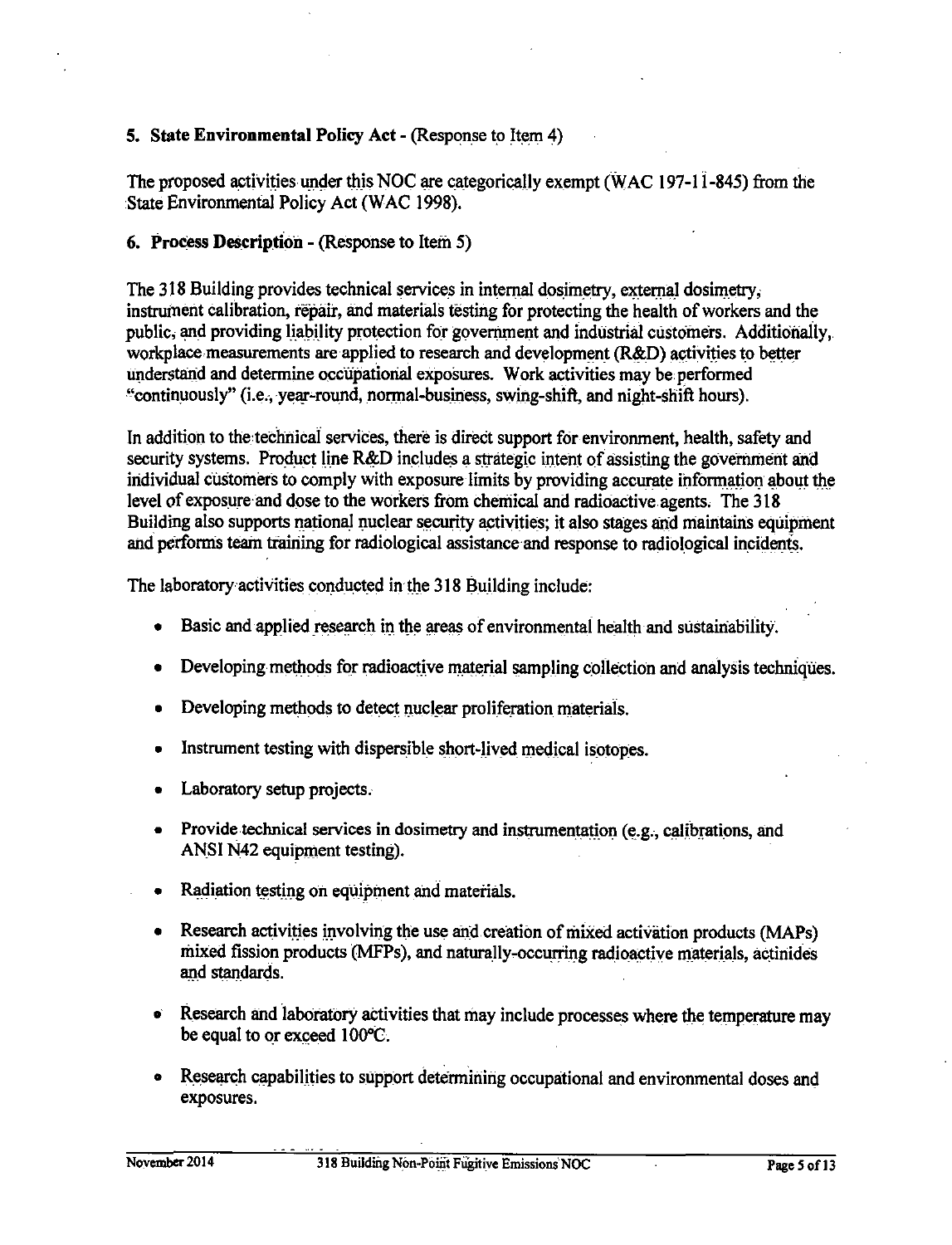- Research capabilities to support the development of radiation detection and measuring instruments.
- Support for national nuclear security and radiological assistance activities (e.g.,  $\bullet$ equipment and sample management, and training).

## 7. Annual Possession Ouantity and Physical Form - (Response to Items 10, 11, and 12)

Table 1 shows the gross alpha and gross beta/gamma annual possession quantity proposed for this emission unit. These values are developed based on historical and existing inventories at the 318 Building, as well as research that is planned for the 318 Building. The list of radioisotopes proposed for this emission unit is included in Table 2; this list is consistent with PNNL operations. However, many of these radioisotopes are not currently present in the emission unit. The actual release form is expected to be particulate solids and liquids, and in some cases a gas.

8. Emission Control System - (Response to Item 6 and 7)

The 318 Building has multiple emission points that may or may not be actively ventilated. Emissions from this non-point source are essentially fugitive in nature. There is currently no abatement technology credited for the 318 Building. No emission controls are proposed for this activity because of the low quantities of radioactive material that may be used or stored. Since no control devices are proposed, the abated emissions and doses are the same as the unabated emissions and doses.

 $8.1$ **HEPA** Filters

 $N/A$ 

 $8.2$ **Emission Unit Specifics** 

Height of Release Point:  $N/A$  (height of building is  $-4.6$  m) Diameter of Release Point: N/A (fugitive emissions) Volume of Release: N/A Exhaust Velocity: N/A Average Temperature: N/A Effective Stack Height: N/A

#### 9. Monitoring System - (Response to Item 9)

This emission unit is identified as PNNL Potential Impact Category 4 (PNNL 2012). Because the total unabated PTE for the emission unit is  $\leq 0.1$  mrem/vr TEDE to the MEI, the radionuclide emissions will be determined using 40 CFR 61, Appendix D calculations in lieu of monitoring (EPA 1989).

10. Potential Radionuclide Emissions - (Response to Items 8 and 13)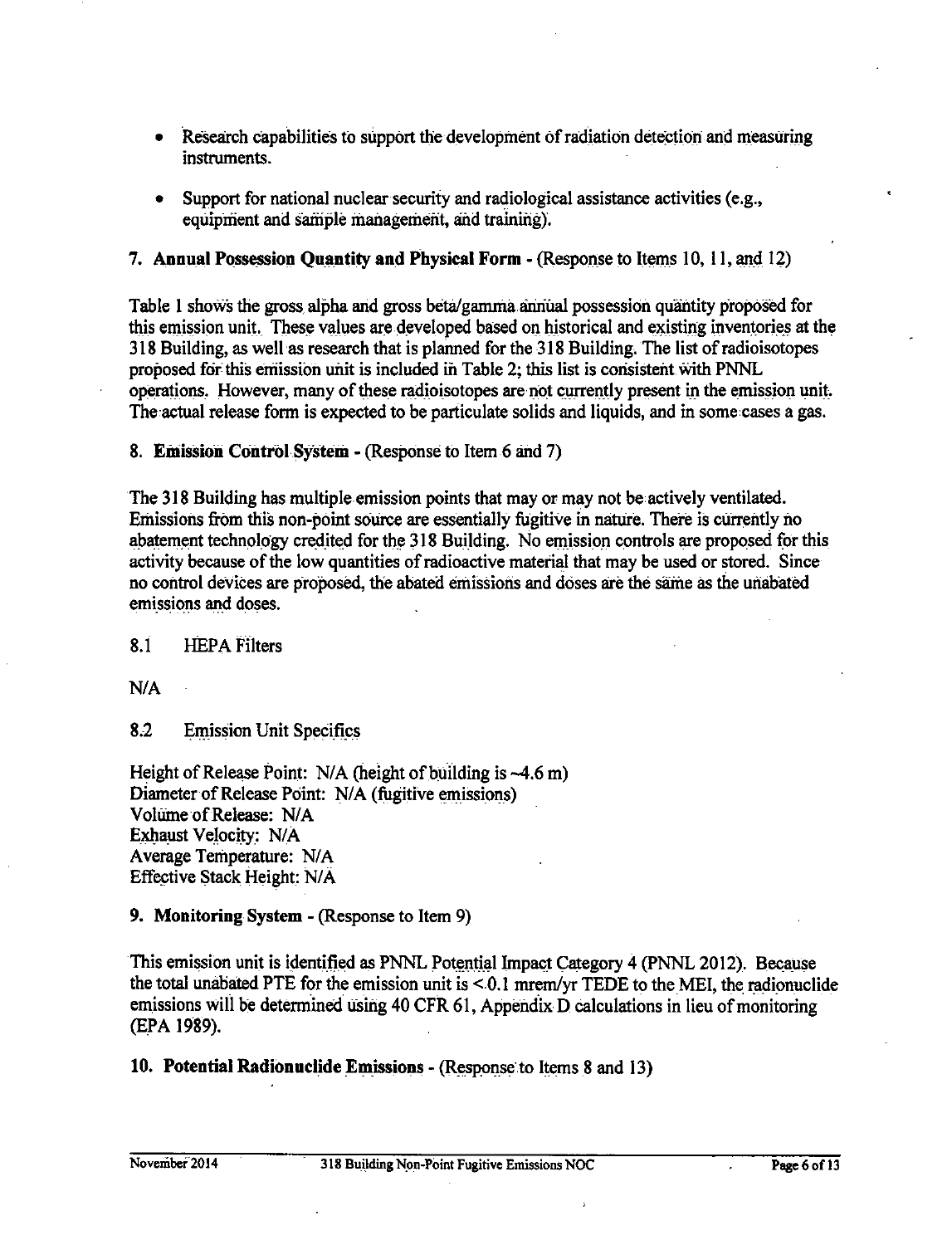The total annual unabated and abated emissions for this activity as determined under WAC 246-247-030(21)(a) is approximately 2.2 E+00 Ci/yr, resulting in 6.8 E-04 mrem/yr dose potential. These emissions are calculated based on conservative inventory estimates. The unabated PTE for this emission point is calculated annually and is used to verify compliance with the registration. There are no radioisotopes that could contribute  $> 0.1$  mrem/yr to the MEI. Laboratory processes will be conducted "continuously" (i.e., year-round, during normal business, swing-shift, night-shift, and weekend hours).

Total reported emissions from the 318 Building for calendar year 2013 were 1.2E-08 mrem effective dose equivalent.to the MEL Whereas, the cumulative reported fugitive emissions from the Hanford Site for calendar year 2013 were 5.5E-02 mrem to the MEI (DOE 2014).

**11. Potential Off-site Impact - (Response to Items 14 and 15)** 

For purposes of determining potential off-site impacts, the MEI is located approximately 1.4 km to the northeast on a farm near Sagemoor Road in Franklin County, Washington (DOE 2010). Dose conversion factors for the MEI were calculated using the EPA-approved dose-modeling program, CAP88-PC (EPA 2007). The CAP88-PC program-derived dose conversion factors from *Calculating Potential to Emit Radiological Releases and Doses, DOE/RL-2006-29, Rev. 1* were used in determining the potential off-site impact (DOE 2010). The additional following assumptions were made for determining unit dose factors:

- The maximally exposed individual is an off-site receptor.
- Based on Figure 4-1 of the referenced document, the 318 Building was determined to be in the emission zone of the 300 Area...
- The effective release height of the 318 Building fugitive emission locations is less than 40 meters.

The unabated PTE for the propased activity as determined under WAC 246-247-030(2l)(a) is 6.8 E-04 mrem/yr. The abated PTE for this activity is the same since no emission controls are considered.

**12. Cost Factors-** (Response to Item 16)

No control technologies are proposed therefore cost factors are not discussed here.

**13. Facility Lifetime - (Response to Item 17)** 

The estimated remaining lifetime of the 318 Building is 15 to 20 years.

# **14. Technology Standards - (Response to Item 18)**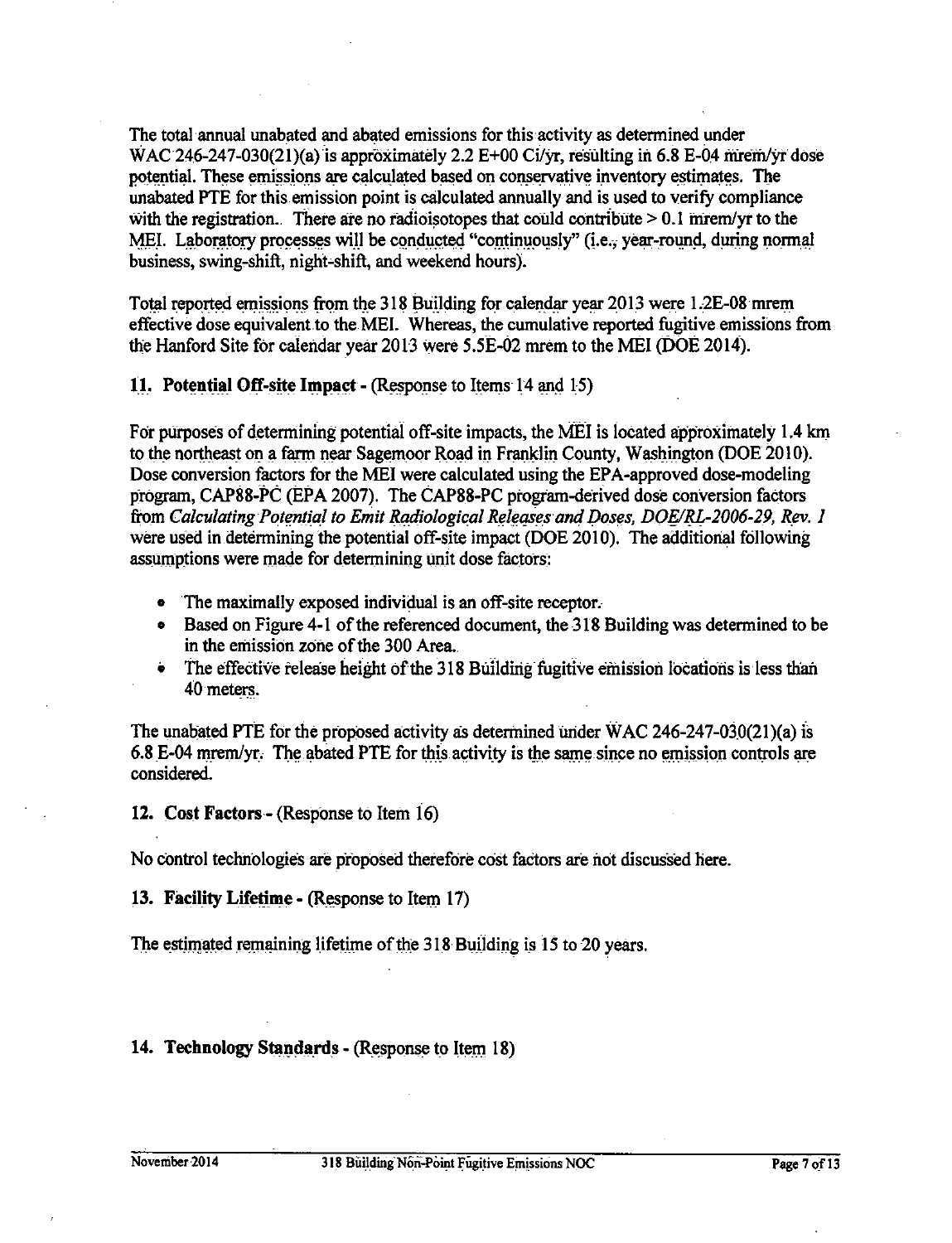$14.1$ **ASME/ANSI AG-1** 

 $N/A$  – Fugitive Emissions Source

**ASME/ANSI N509**  $14.2$ 

N/A - Fugitive Emissions Source

 $14.3$ **ASME/ANSI N510** 

N/A - Fugitive Emissions Source

 $14.4$ **ANSI/ASME NOA-1** 

The quality assurance requirements for tracking radiological material are outlined in EM-OA-01, Effluent Management Ouality Assurance Plan. This OA plan is compatible with EPA OA/R-5, EPA Requirements for Ouality Assurance Project Plans.

 $14.5$ 40 CFR 60, Appendix A

 $N/A$  – Fugitive Emissions Source

 $14.6$ ANSI N13.1

N/A – Fugitive Emissions Source

#### 15. References

Pacific Northwest National Laboratory (PNNL). 2012. Pacific Northwest National Laboratory Potential Impact Categories for Radiological Air Emission Monitoring, Revision 4. PNNL-19904. Richland, WA: Effluent Management.

U.S. Department of Energy (DOE). 2010. Calculating Potential-to-Emit Radiological Releases and Doses, Revision 1. DOE/RL-2006-29. Richland, WA: Richland Operations Office.

U.S. Department of Energy/Richland Operations (DOE). 2014. Radionuclide Air Emissions Report for the Hanford Site, Calendar Year 2013, Revision 0. DOE/RL-2014-14. Richland, WA: Richland Operations Office.

U.S. Environmental Protection Agency (EPA). 1989. Methods for Estimating Radionuclide *Emissions.* 40 CFR 61, Appendix D. Washington, DC: U.S. Government Printing Office.

U.S. Environmental Protection Agency (EPA). 2002. National Emission Standards for Hazardous Air Pollutants for Radionuclides Other Than Radon from Department of Energy Facilities. 40 CFR 61, Subpart H. Washington, DC: U.S. Government Printing Offices.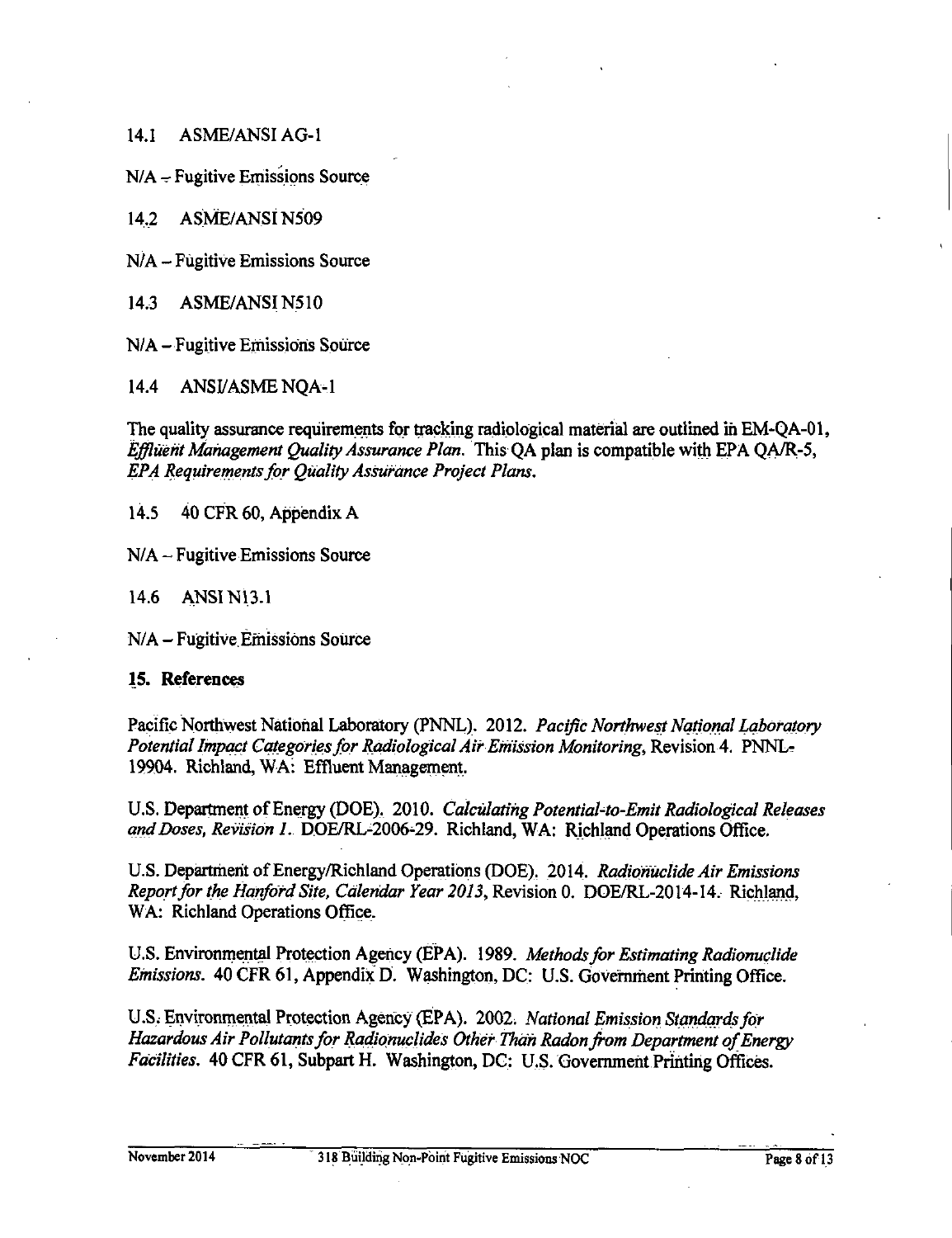U.S. Environmental Protection Agency (EPA). 2007. *CAP88-PC Version 3.0 User Guide.* Washington, DC: Office of Radiation and Indoor Air.

Washington Administrative Code (WAC). 2003. "Department of Social and Health Services." WAC 197-11-845, Olympia, WA.

Washington Administrative Code (WAC). 2014. "Radiation Protection - Air Emissions." WAC 246-247, Olympia, WA.

Washington State Department of Health (WDOH). 2006. *NOC Approval for Calibration &* Development Activities in the Radiological Calibrations Lab (318 BLDG). Letter from A. W. Conklin, WDOH, to P. Garcia, DOE, dated 10/5/2006. Letter number AIR 06-1037. Olympia, WA: Office of Radiation Protection, Radioactive Air Emissions.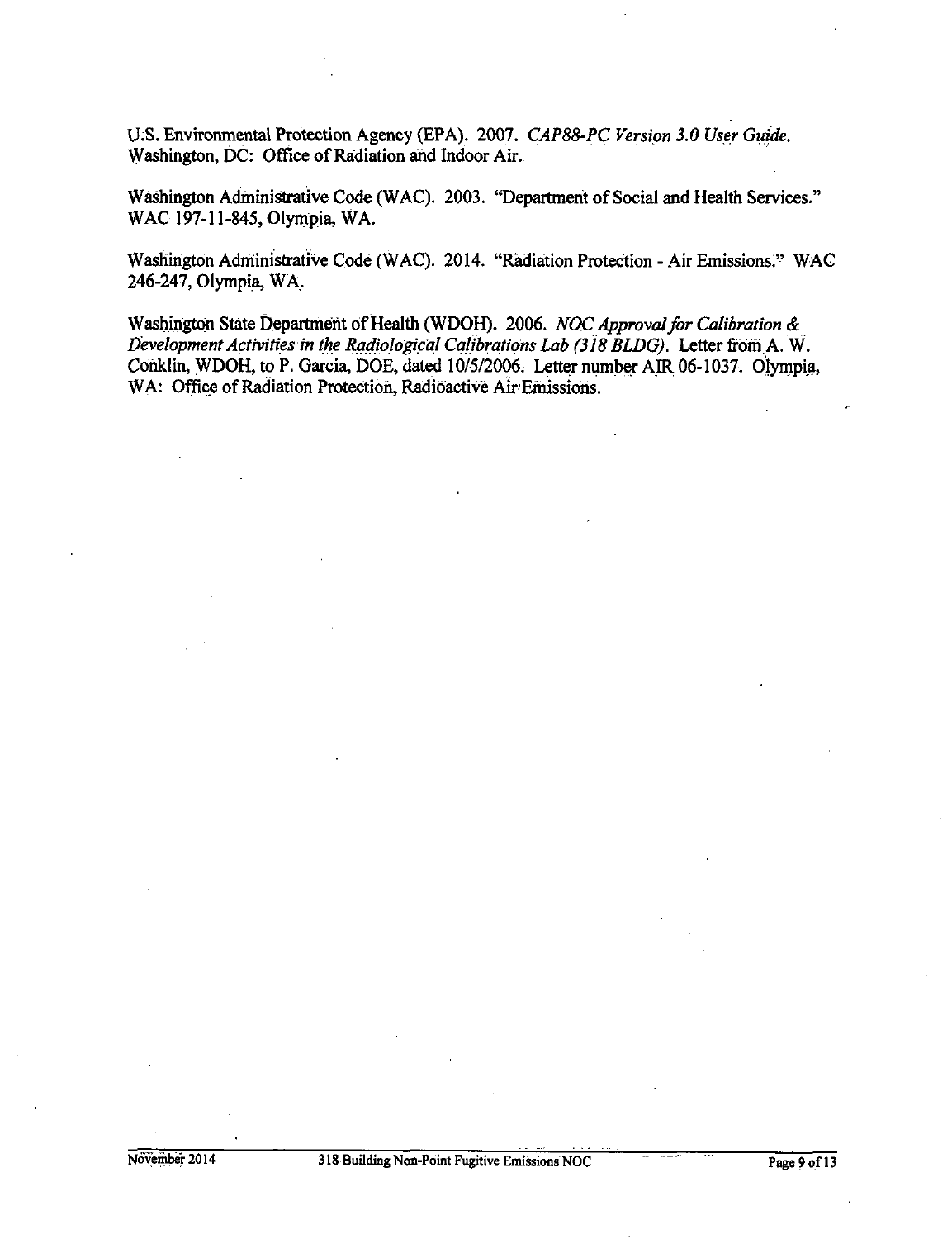| <b>Nuclide</b>                | Form' | <b>Composite</b><br><b>Inventory</b><br>(Ci/yr) | Refease<br><b>Fraction</b>                                                                                                                                           | <b>Potential</b><br><b>Unabated</b><br><b>Emissions</b><br>(Ci/vr) | <b>Composite</b><br><b>Unit Dose</b><br>Factor<br>(mrem/Ci): | Potential<br><b>Unabated</b><br>Dose<br>(mrem/vr) | <b>Control</b><br><b>Technology</b><br><b>Efficiency</b><br>$(1.0-Eff)$ | <b>Potential</b><br><b>Abated</b><br>Emissions<br>(Ci/yr) | <b>Potential</b><br><b>Abated</b><br><b>Dose</b><br>(mrem/yr) |
|-------------------------------|-------|-------------------------------------------------|----------------------------------------------------------------------------------------------------------------------------------------------------------------------|--------------------------------------------------------------------|--------------------------------------------------------------|---------------------------------------------------|-------------------------------------------------------------------------|-----------------------------------------------------------|---------------------------------------------------------------|
| Gross Alpha b<br>38           | ਂ ਤੌਰ | $2.0E^{2}01$                                    |                                                                                                                                                                      | $.0E+00$ 2.0E 01                                                   | <b>9E-03</b>                                                 | 3.9E-04                                           | $1.0E + 00$                                                             | $2.0E-01$                                                 | $-395-04$                                                     |
| Gross Beta/Gamma <sup>®</sup> | G     | $2.0E + 00$                                     | $1.0E + 00$                                                                                                                                                          | $2.0E + 00$                                                        | 1.5E-04                                                      | 2.9E-04                                           | 1:0E+00                                                                 | $2.0E + 00$                                               | 2.9E-04                                                       |
|                               |       | $Totals \approx 2.2E+00$                        | $\label{eq:4} \frac{1}{2} \sum_{i=1}^n \sum_{j=1}^n \mathbf{A}_{ij} \mathbf{e}_{ij} \mathbf{e}_{ij} \mathbf{e}_{ij} \mathbf{e}_{ij} \mathbf{e}_{ij} \mathbf{e}_{ij}$ | $-22E+00$                                                          | 医子宫神经                                                        | 6.8E <sup>2</sup> 04                              |                                                                         | $2.2E + 00$                                               | $76.8E-04$                                                    |

<sup>•</sup> The form is conservatively listed as "G" for gases.

 $\epsilon$  $\mathbf{r}$ 

<sup>6</sup> See Table 2 for summary of radionuclides included in the gross alpha and gross beta/gamma determination and authorized for use.

 $\mathbf{v}_i$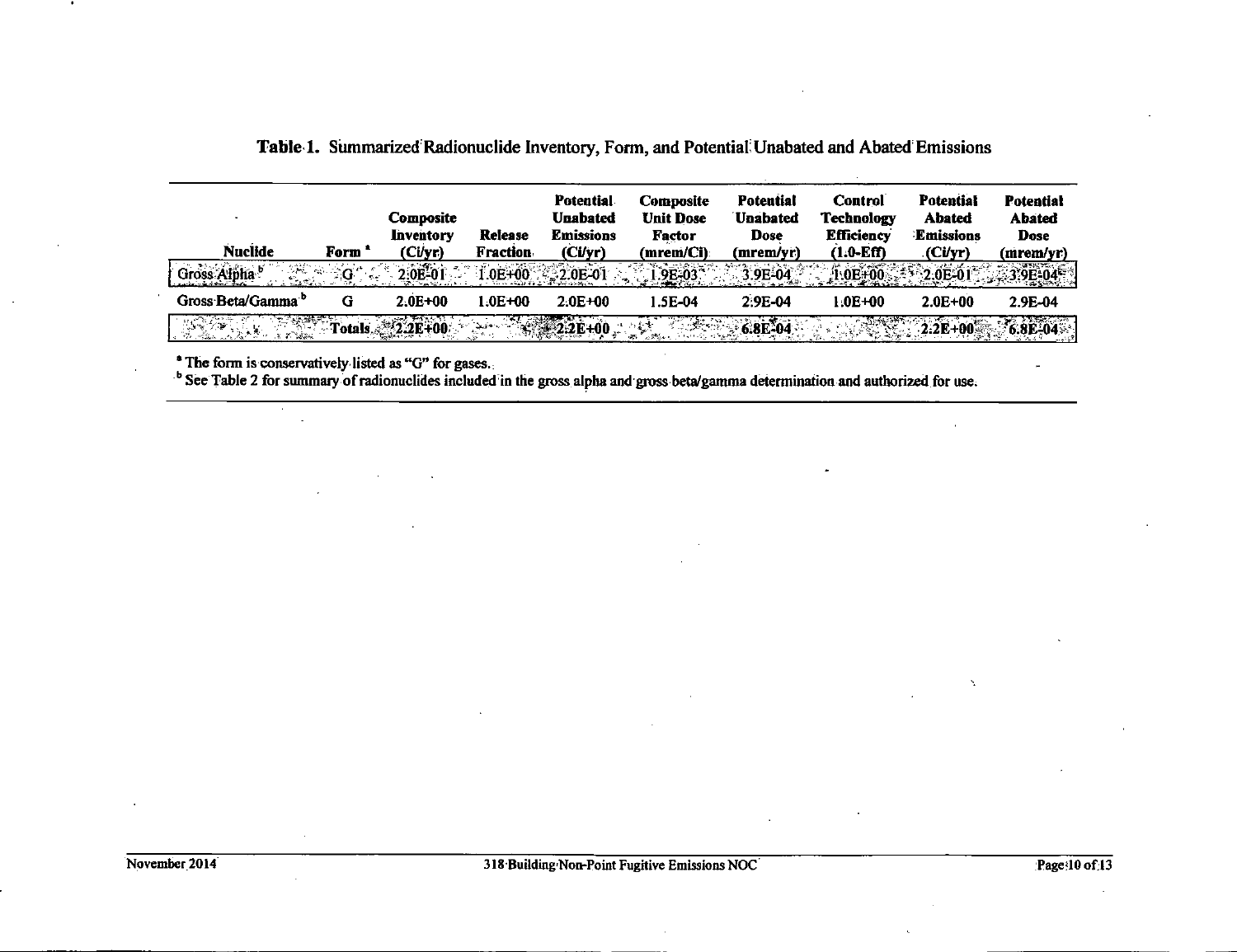| Ac-225    | Au-194         | <b>Br-82</b>  | $Cf-251$  | $Cs-139$ | Gd-148    | $I-130$    |
|-----------|----------------|---------------|-----------|----------|-----------|------------|
| Ac-227    | Au-195         | $Br-82m$      | $Cf-252$  | $Cs-140$ | Gd-149    | $I-130m$   |
| Ac-228    | Au-196         | $Br-83$       | $Cl-36$   | $Cs-141$ | $Gd-151$  | $I-131$    |
| Ag-108    | Au-198         | <b>Br-84</b>  | $Cm-241$  | $Cu-64$  | Gd-152    | $I-I32$    |
| $Ag-108m$ | Au-198m        | <b>Br-84m</b> | $Cm-242$  | $Cu-66$  | Gd-153    | $I-132m$   |
| Ag-109m   | Au-199         | <b>Br-85</b>  | $Cm-243$  | $Cu-67$  | Gd-159    | $I-133$    |
| Ag-110    | Ba-131         | $C-11$        | $Cm-244$  | Dy-159   | $Ge-68$   | $I - 133m$ |
| Ag-110m   | Ba-133         | $C-14$        | $Cm-245$  | $Dy-165$ | $Ge-71$   | $I-134$    |
| Ag-111    | Ba-133m        | $C-15$        | $Cm-246$  | Dy-169   | $Ge-71m$  | $I-134m$   |
| Ag-112    | Ba-137m        | $Ca-41$       | $Cm-247$  | Er-169   | $Ge-75$   | $1-135$    |
| $AI-26$   | <b>Ba-139</b>  | $Ca-45$       | $Cm-248$  | Er-171   | Ge-77     | $In-106$   |
| $AI-28$   | <b>Ba-140</b>  | $Ca-47$       | $Cm-250$  | Es-254   | $Ge-77m$  | $In-111$   |
| Am- $240$ | Ba-141         | Cd-107        | $Co-56$   | $Eu-150$ | $H-3$     | $In-1.13m$ |
| Am-24 $1$ | <b>Ba-142</b>  | $Cd-109$      | $Co-57$   | Eu-152   | Hf-175    | $In-114$   |
| Am-242    | <b>Ba-143</b>  | $Cd-111m$     | $Co-58$   | Eu-152m  | Hf-178m   | $In-114m$  |
| $Am-242m$ | <b>Be-7</b>    | $Cd-113$      | $Co-60$   | Eu-154   | Hf-179m   | $In-115$   |
| Am-243    | $Be-10$        | $Cd-113m$     | $Co-60m$  | Eu-155   | Hf-181    | $In-115m$  |
| Am-245    | <b>Bi-207</b>  | $Cd-115$      | $Cr-49$   | Eu-156   | Hf-182    | $In-116$   |
| Am-246    | <b>Bi-208</b>  | $Cd-115m$     | $Cr-51$   | Eu-157   | Hg-203    | $In-116m$  |
| Ar-37     | <b>Bi-210</b>  | $Cd-117$      | $Cr-55$   | $F-18$   | Ho-163    | $In-117$   |
| Ar-39     | <b>Bi-210m</b> | $Cd-117m$     | $Cs-131$  | $Fe-55$  | Ho-166    | $ln-117m$  |
| $Ar-41$   | <b>Bi-211</b>  | $Ce-139$      | $Cs-132$  | $Fe-59$  | Ho-166m   | Ir-189     |
| $Ar-42$   | <b>Bi-212</b>  | $Ce-141$      | $Cs-134$  | $Fr-221$ | $I-122$   | $Ir-190$   |
| $As-74$   | <b>Bi-213</b>  | $Ce-142$      | $Cs-134m$ | $Fr-223$ | $1 - 123$ | $Ir-192$   |
| As-76     | <b>Bi-214</b>  | $Ce-143$      | $Cs-135$  | $Ga-67$  | $1-125$   | $Ir-194$   |
| As-77     | Bk-247         | $Ce-I'44$     | $Cs-136$  | $Ga-68$  | $1-126$   | $K-40$     |
| At-217    | <b>Bk-249</b>  | Cf-249        | $Cs-137$  | $Ga-70$  | $I-128$   | $K-42$     |
| Au-193    | <b>Bk-250</b>  | Cf-250        | $Cs-138$  | $Ga-72$  | $I-129$   | $Kr-81$    |

Table 2. Radionuclides Authorized for Use at PNNL

 $\sim$ 

 $\sim 10^7$ 

 $\mathcal{L}^{\pm}$ 

 $\sim 100$ 

 $\sim$ 

 $\mathbf{r}$ 

 $\mathcal{L}^{\mathcal{L}}$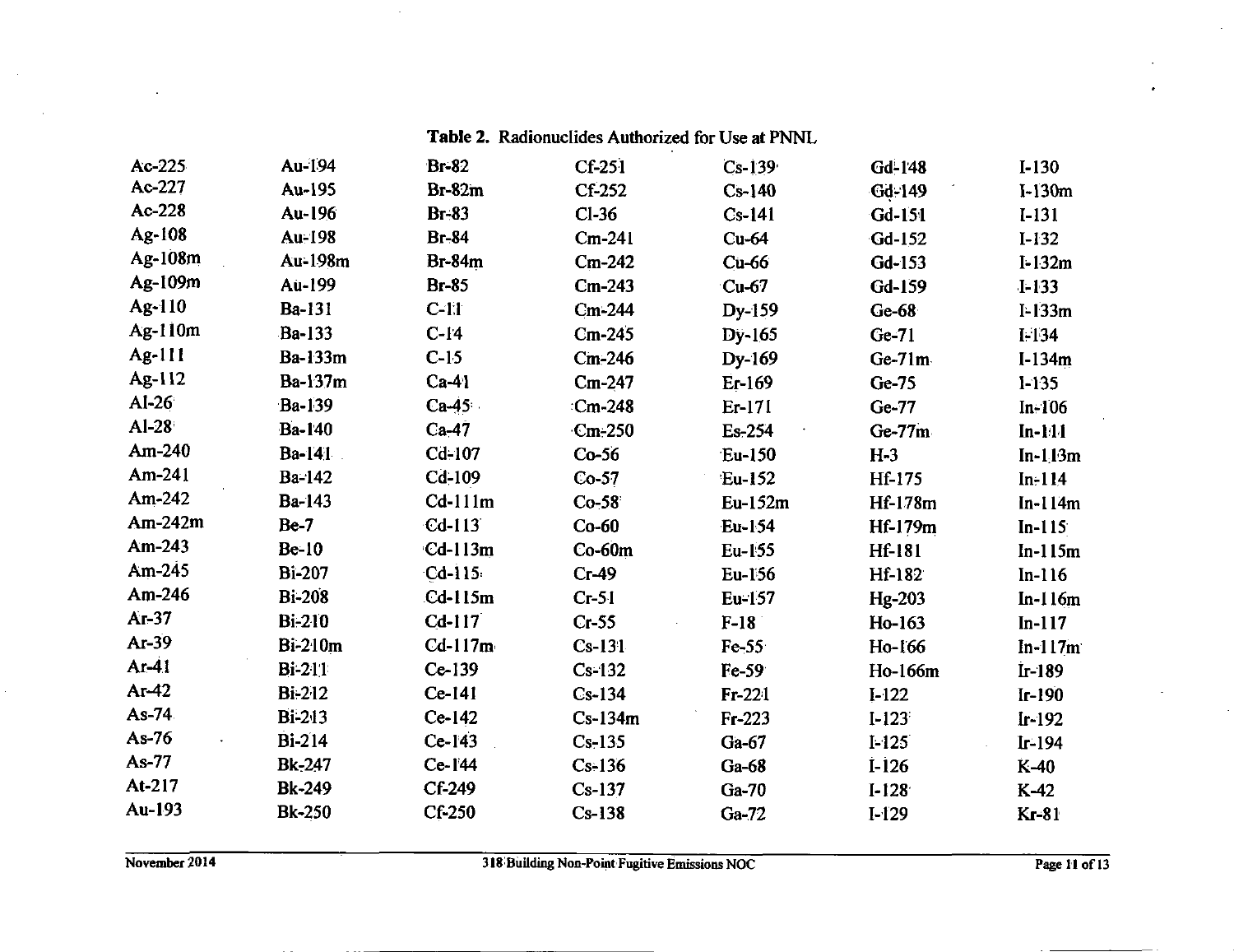| $Kr-81m$     | Na-24m        | $O-I5$    | Po-209    | Pu-242         | <b>Rh-106</b>    | $Sm-148$          |
|--------------|---------------|-----------|-----------|----------------|------------------|-------------------|
| Kr-83m       | Nb-91         | $O-I9$    | Po-210    | Pu-243         | Rn-219           | $Sm-151$          |
| Kr-85        | $Nb-91m$      | Os-191    | Po-211    | Pu-244         | <b>Rn-220</b>    | $Sm-153$          |
| $Kr-85m$     | Nb-92         | $P-32$    | Po-212    | Pu-246         | Rn-222           | $Sm-157$          |
| Kr-87        | $Nb-93m$      | $P-33$    | Po-213    | Ra-223         | Rn-224           | $Sn-113$          |
| <b>Kr-88</b> | <b>Nb-94</b>  | Pa-231    | Po-214    | Ra-224         | <b>Ru-97</b>     | $Sn-117m$         |
| <b>Kr-89</b> | <b>Nb-95</b>  | Pa-233    | Po-215    | Ra-225         | Ru-103           | $Sn-119m$         |
| <b>Kr-90</b> | Nb-95m        | Pa-234    | Po-216    | Ra-226         | <b>Ru-105</b>    | $Sn-121$          |
| $La-l37$     | <b>Nb-96</b>  | Pa-234m   | Po-218    | Ra-228         | <b>Ru-106</b>    | $Sn-121m$         |
| La-138       | Nb-97         | Pb-203    | Pr-143    | <b>Rb-81</b>   | $S-35$           | $Sn-123$          |
| La-140       | $Nb-97m$      | Pb-209    | $Pr-144$  | <b>Rb-82</b>   | $Sb-122$         | $Sn-125$          |
| $La-141$     | <b>Nb-98</b>  | Pb-210    | $Pr-144m$ | <b>Rb-83</b>   | $Sb-124$         | $Sn-126$          |
| $La-142$     | Nb-100        | Pb-211    | Pt-191    | <b>Rb-84</b>   | $Sb-125$         | $Sr-82$           |
| La-144       | Nb-101        | Pb-212    | Pt-192    | <b>Rb-86</b>   | $Sb-126$         | $Sr-85$           |
| Lu-177       | Nb-103        | $Pb-214$  | Pt-193    | <b>Rb-87</b>   | Sb-126m          | $Sr-87m$          |
| Lu-177m      | Nd-144        | Pd-103    | Pt-193m   | <b>Rb-88</b>   | $Sb-127$         | $Sr-89$           |
| $Mg-27$      | Nd-147        | Pd-107    | Pt-195m   | <b>Rb-89</b>   | $Sb-129$         | $Sr-90$           |
| $Mg-28$      | Ni-56         | Pd-109    | Pt-197    | <b>Rb-90</b>   | Sc-44            | Sr <sup>2</sup> 1 |
| $Mn-52$      | Ni-57         | Pd-112    | Pt-197m   | $Rb-90m$       | $Sc-46$          | $Sr-92$           |
| $Mn-54$      | Ni-59         | $Pm-143$  | Pt-198    | Re-186         | Sc <sub>47</sub> | $Ta-179$          |
| $Mn-56$      | Ni-63.        | Pm-144    | Pt-199    | Re-187         | Sc <sub>48</sub> | Ta-180            |
| Mo-93        | Ni-65         | Pm-145    | Pt-199m   | Re-188         | $Se-75$          | Ta-182            |
| Mo-99        | Np-235        | Pm-146    | Pu-234    | <b>Rh-101</b>  | $Se-79$          | Ta-182m           |
| Mo-103       | Np-236        | Pm-147    | Pu-236    | <b>Rh-102</b>  | $Se-79m$         | $Ta-183$          |
| Mo-104       | Np-237        | Pm-148    | Pu-237    | <b>Rh-102m</b> | $Si-31$          | $Tb-157$          |
| Mo-105       | <b>Np-238</b> | $Pm-148m$ | Pu-238    | Rh-103m        | $Si-32$          | $Tb-158$          |
| $N-13$       | Np-239        | $Pm-149$  | Pu-239    | <b>Rh-104</b>  | $Sm-145$         | $Tb-160$          |
| <b>Na-22</b> | <b>Np-240</b> | Pm-151    | Pu-240    | Rh-105         | $Sm-146$         | $Tb-161$          |
| $Na-24$      | Np-240m       | Po-208    | Pu-241    | Rh-105m        | $Sm-147$         | Tc-95             |

 $\sim 10$ 

 $\lambda$ 

 $\sim$ 

 $\sim$ 

 $\mathcal{A}$ 

 $\ddot{\phantom{a}}$ 

 $\mathcal{A}$ 

سر  $\mathcal{L}_{\mathcal{A}}$ 

 $\sim 10$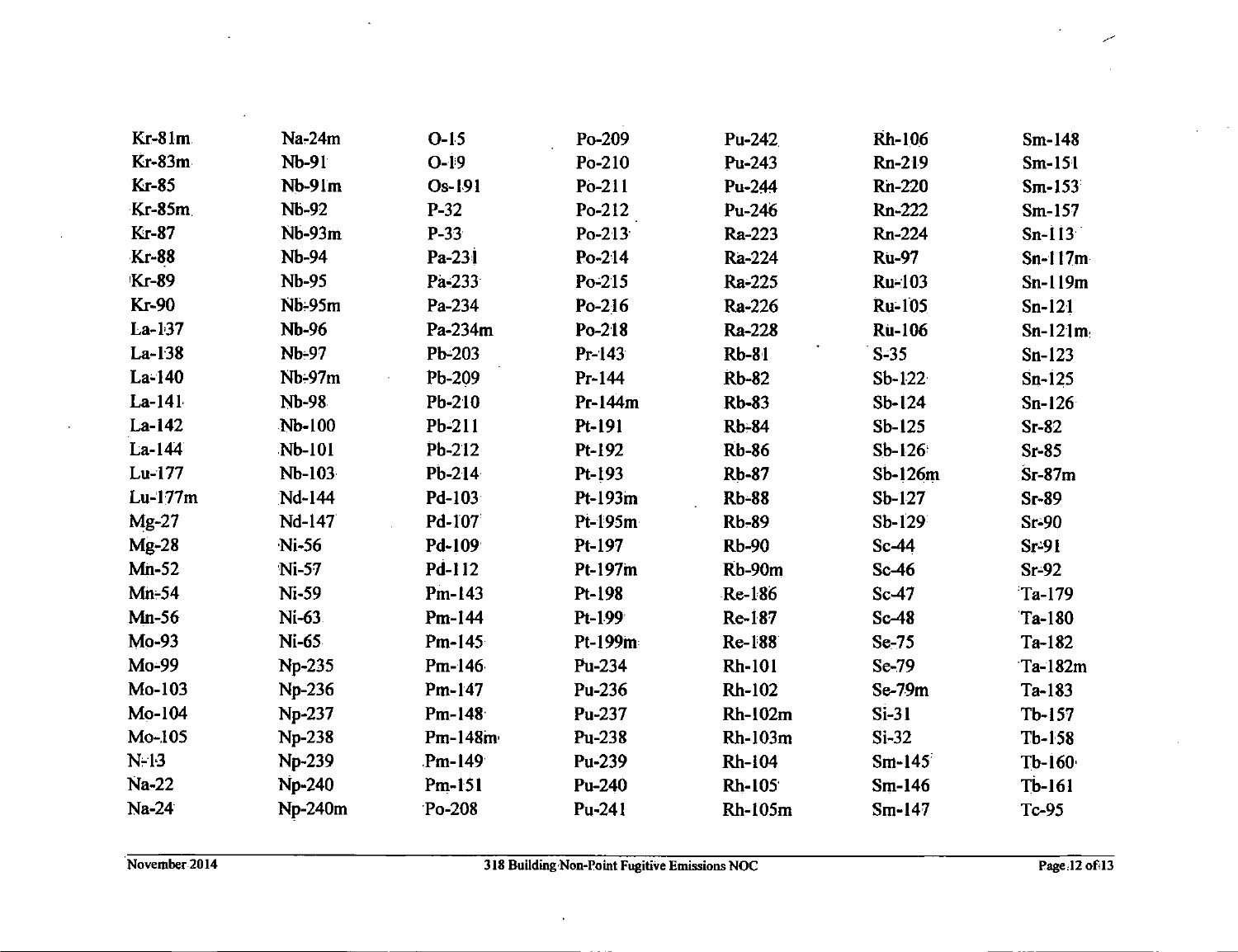| $Tc-95m$      | Te-127    | $Th-231$      | $Tm-170$  | $W-181$   | Xe-135m   | $Yb-177$   |
|---------------|-----------|---------------|-----------|-----------|-----------|------------|
| Tc-97         | Te-127m   | $Th-232$      | $Tm-171$  | $W-185$   | Xe-137    | $Zn-65$    |
| $Tc-97m$      | $Te-129$  | $Th-233$      | $U-232$   | W-187     | $Xe-138$  | $Zn-69$    |
| Tc-98         | Te-129m   | $Th-234$      | $U-233$   | W-188     | Xe-139    | $Zn-69m$   |
| <b>Tc-99</b>  | $Te-131$  | $Ti-44$       | $U-234$   | $Xe-122$  | $Y - 88.$ | $Z_1 - 88$ |
| Tc-99m        | $Te-131m$ | $Ti-45$       | $U-235$   | $Xe-123$  | $Y-90$    | $Zr-89$    |
| <b>Tc-101</b> | $Te-132$  | $Ti-51$       | $U-235m$  | Xe-125    | $Y-90m$   | $Zr-93$    |
| $Tc-103$      | $Te-133$  | <b>TI-201</b> | $U-236$   | $Xe-127$  | $Y-91$    | $Zr-95$    |
| $Tc-106$      | $Te-133m$ | <b>TI-204</b> | $U-237$   | $Xe-127m$ | $Y-91m$   | $Zr-97$    |
| Te-121        | $Te-134$  | <b>TI-206</b> | $U - 238$ | $Xe-129m$ | $Y-92$    | $Zr-98$    |
| $Te-121m$     | $Th-227$  | <b>TI-207</b> | $U - 239$ | $Xe-131m$ | $Y-93$    | $Zr-99$    |
| $Te-123$      | $Th-228$  | $Tl-208$      | $U-240$   | Xe-133    | $Yb-164$  | $Zr-100$   |
| $Te-123m$     | $Th-229$  | $Tl-209$      | $V-48$    | Xe-133m   | $Yb-169$  |            |
| $Te-125m$     | $Th-230$  | $Tm-168$      | $V-49$    | Xe-135    | $Yb-175$  |            |

 $\mathcal{L}_{\mathcal{A}}$ 

 $\sim$ 

 $\sim$ 

 $\mathbf{r}$ 

 $\sim$ 

 $\sim$ 

 $\mathbb{R}^2$ 

 $\sim$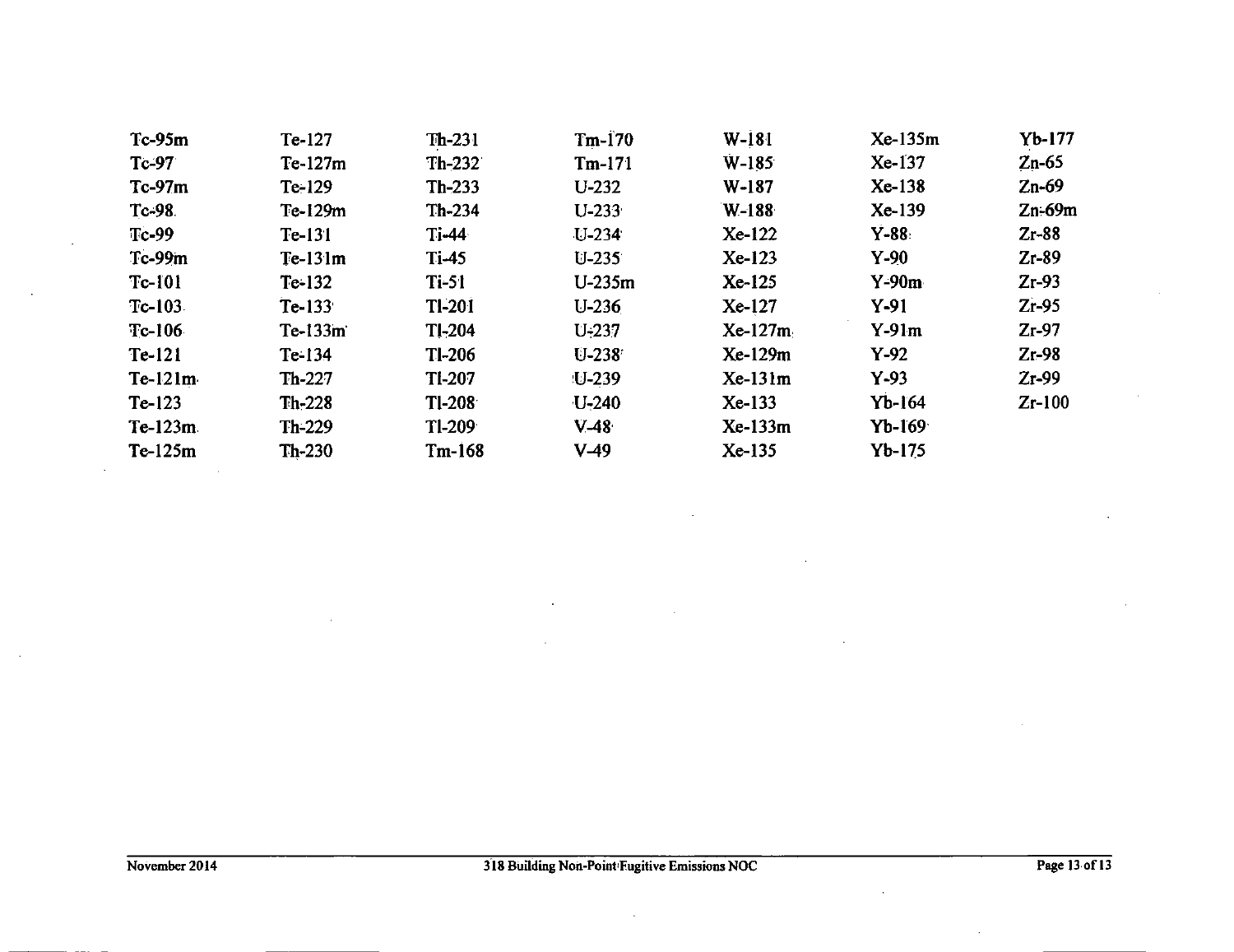#### ENCLOSURE2

HANFORD SITE AIR OPERATING PERMIT NOTIFICATION OF OFF,PERMIT CHANGE FOR FUditIVE EMISSIONS FROM THE 318 BUILDING (RADIOLQGICAL CALIBRATIONS LABORATORY), REVISION 1, HANFORD SITE, RICHLAND, **WASHINGTON** Pennit Number: 00-05-006 Renewal 2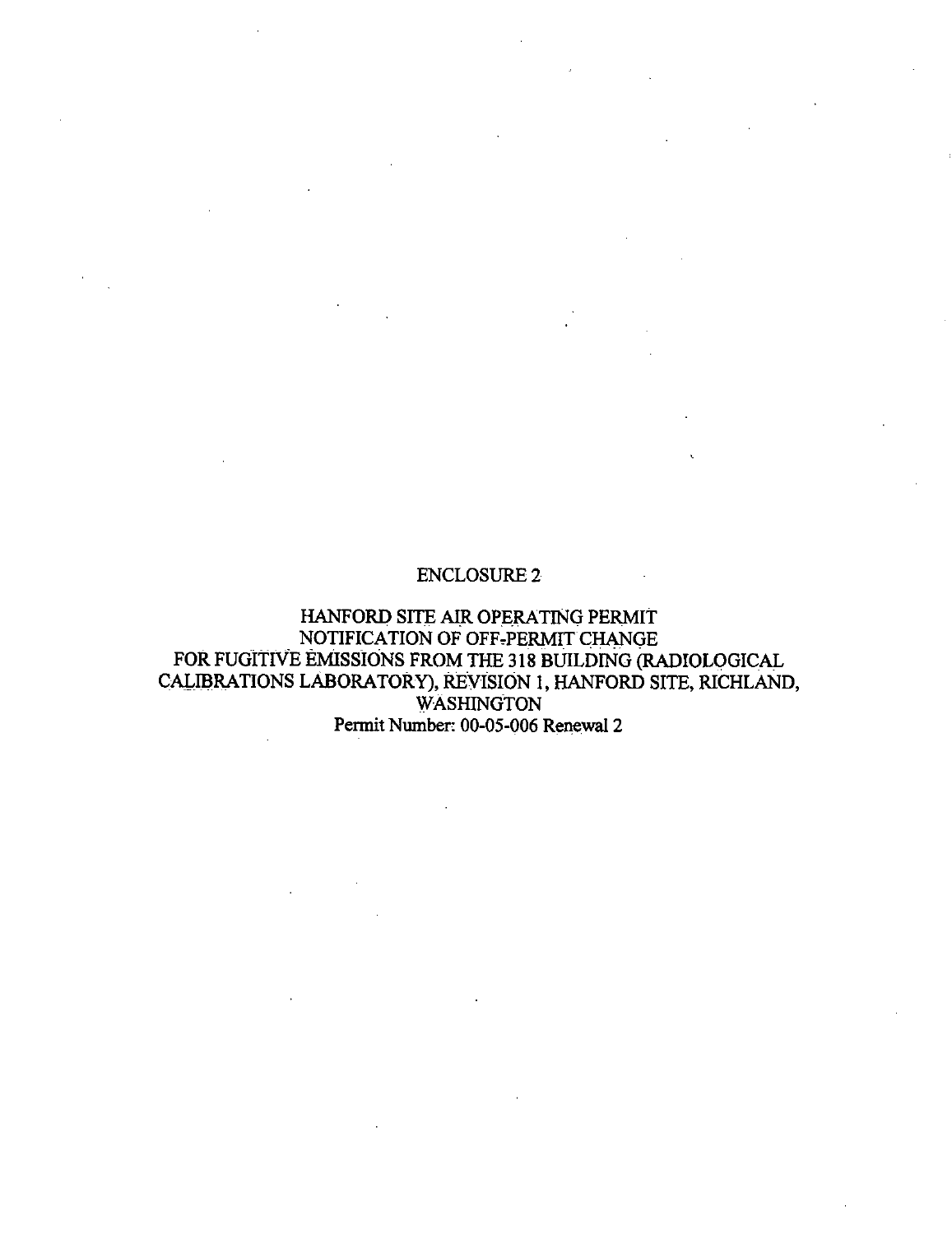# **HANFORD SITE AIR OPERATING PERMIT**

# NOTIFICATION OF OFF-PERMIT CHANGE Permit Number: 00-05-006 Renewal 2 for the 318 Building **Fugitive Emissions J-318, Revision 1**

This notification is provided to Washington State Department of Ecology. Washington State Department of Health, and the U.S. Environmental Protection Agency as a notice of an off-permit change described as follows.

This change is allowed pursuant to WAC 173-401-724(1), WAC 173-401-724(2), and WAC 173-401-724(6):

- 1. Change is not specifically addressed or prohibited by the permit terms and conditions.
- 2. Change does not weaken the enforceability of the existing permit conditions.
- 3. Change is not a Title I modification or a change subject to the acid rain requirements under Title IV of the FCAA,
- 4. Change meets all applicable requirements and does not violate an existing permit term or condition,
- 5. Change has complied with applicable preconstruction review requirements established pursuant to RCW 70.94.152.

Provide the following information pursuant to WAC-173-401-724(3):

#### Description of the change:

The 318 Building has previously been permitted to conduct research and development activities with dispersible materials:

- internal and external dosimetry  $\bullet$
- instrument calibration, repair, and testing for protecting the health of workers and the public
- liability protection for government and industrial customers
- environment, health, safety and security systems
- occupational and environmental exposure/dose assessment from chemical and radioactive agents  $\bullet$
- instrument testing with dispersible short-lived medical isotopes  $\bullet$
- laboratory setup projects
- use and creation of mixed activation products (MAPs) and mixed fission products (MFPs).
- development of radiation detection and measuring instruments
- national nuclear security and radiological assistance activities (e.g., equipment and sample management, and training)

Research that is currently housed in the RTL-520 facility is slated to be moved to the 318 Building in  $CY2015$ . The research scope to be relocated is consistent with the current scope in the 318 Building, with the exception of the following capabilities that are to be added to the 318 Building permit:

- Basic and applied research in the areas of environmental health and sustainability.
- Developing methods to detect nuclear proliferation materials.
- Developing methods for radioactive material sampling collection and analysis techniques.

This revision of the J-318 fugitive emission permit will incorporate all emissions (point source and fugitive) under a single non-point fugitive emissions permit for the 318 Building. Once approved, the EP-318-01-S will no longer exist and will be deregistered at a later time (Emission Unit ID: 175, under approval # AIR-06- $1037$ ).

Date of Change: (To be provided in the agency approval order.)